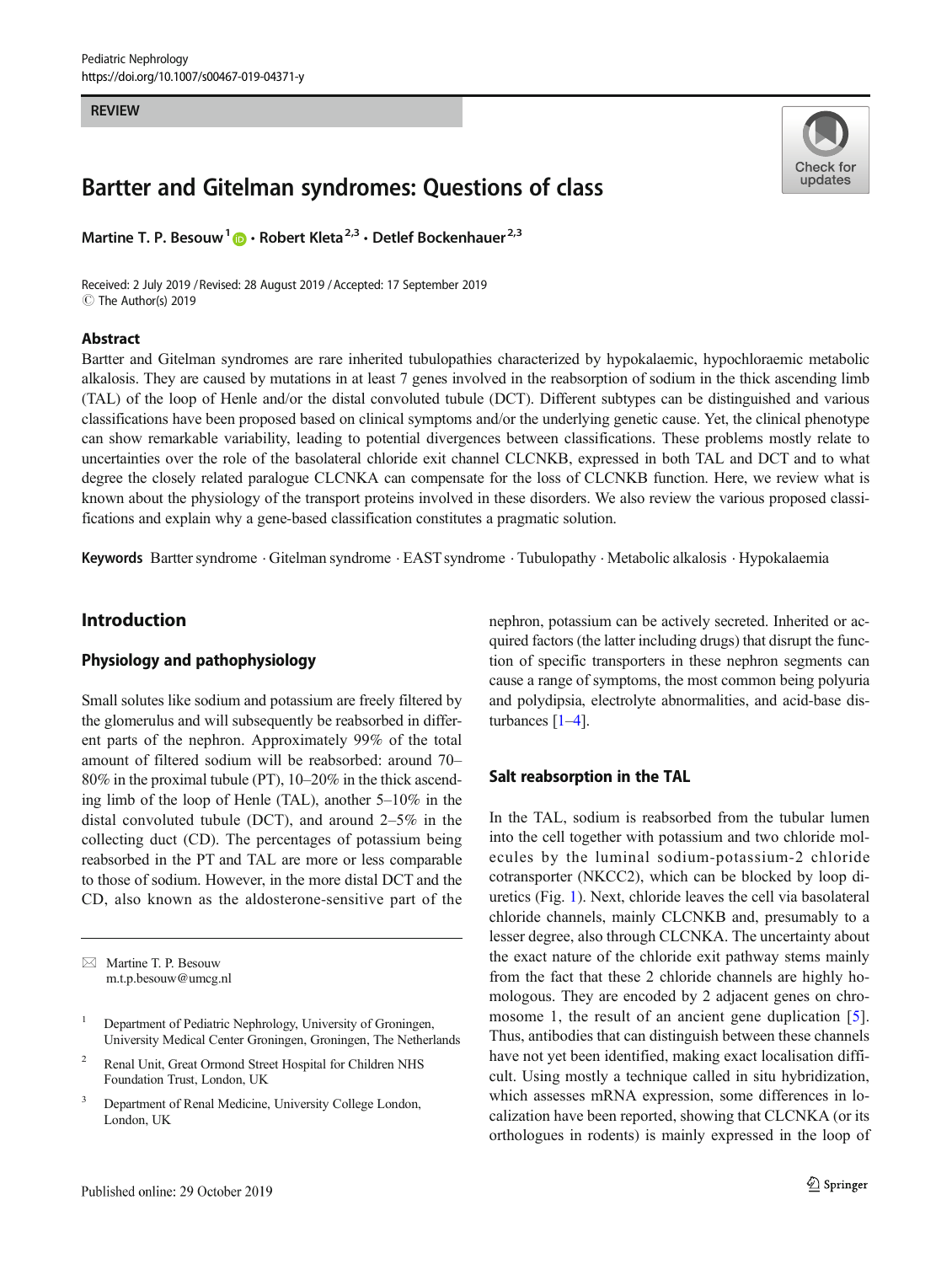<span id="page-1-0"></span>

Fig. 1. Electrolyte transport in the TAL. The NKCC2 transporter imports one sodium, one potassium, and two chloride ions from the lumen into the cell. This transporter can be blocked by loop diuretics, inherited dysfunction causes Bartter syndrome type 1. Mutations in the gene encoding MAGE-D2 result in a transient decreased expression of NKCC2, thus causing Bartter syndrome type 5. Chloride leaves the cell via the basolateral chloride transporters CLCNKB and, presumably, CLCNKA, both of which need the Barttin subunit in order to function. Mutations in CLCNKB cause Bartter syndrome type 3 and in Barttin cause Bartter syndrome type 4a; combined dysfunction of the CLCNKA and CLCNKB channels causes Bartter syndrome type 4b.

Henle, including the thin descending limb, whereas CLCNKB is predominantly expressed in the thick ascending limb, as well as the DCT, but also in the collecting duct [\[5](#page-7-0)]. Clues for the exact roles of these channels in man are mainly inferred from clinical observations. Loss of function of CLCNKB causes Bartter syndrome type 3 (BS3), which clearly establishes CLCNKB as the key exit pathway for chloride in the TAL. In contrast, isolated loss of function of CLCNKA has not yet been associated with a clinical phenotype in man, despite actively looking for mutations in the gene encoding this transporter in unexplained cases of Bartter syndrome. If CLCNKA is knocked-out in mice, there is impairment of urinary concentration, but no apparent salt wasting [\[6](#page-7-0)]. Yet, the combined loss of function of both channels causes a more severe type of Bartter syndrome, socalled Bartter syndrome type 4b (BS4b), suggesting that CLCNKA does have a complementary role in mediating chloride exit [\[7](#page-7-0)]. Both CLCNKA and CLCNKB channels depend on the presence of a subunit called Barttin to enable chloride transport. Loss of function of this subunit causes Bartter syndrome type 4a (BS4a), which is clinically similar to BS4b [\[8](#page-7-0)]. Sodium is then transported out of the cell by the basolateral Na-K-ATPase. This transporter is present in the

Sodium leaves the cell via the basolateral Na-K-ATPase that actively exports three sodium ions and imports two potassium ions. Potassium subsequently leaves the cell via the luminal KCNJ1 channel, mutations in which cause Bartter syndrome type 2. The luminal potassium concentration is the main driving force for the paracellular uptake of calcium and magnesium, which is facilitated by a lumen-positive transepithelial potential. Therefore, hypercalciuria with nephrocalcinosis and hypermagnesuria is typically seen in Bartter syndromes type 1 (NKCC2), type 2 (KCNJ1), and type 5 (MAGE-D2), while it can be variable in Bartter syndromes type 3 (CLCNKB), type 4a (Barttin), and type 4b (combined CLCNKA and CLCNKB)

cell membrane of virtually all cells in our body in order to maintain the electrochemical gradients for sodium and potassium crucial for cell function. It actively transports three sodium molecules out and two potassium molecules into the cell. Lastly, potassium recycles back into the tubular lumen via the potassium channel KCNJ1 (also called ROMK). This recycling establishes the lumen-positive transepithelial potential that is needed for the paracellular uptake of cations, including calcium and magnesium via claudins (Fig. 1)  $[2-4]$  $[2-4]$  $[2-4]$  $[2-4]$ . It is important to note that the macula densa, the site of tubuloglomerular feedback (TGF) is part of the TAL. Thus, impaired salt reabsorption in TAL leads to a "shortcircuiting" of TGF with increased renin production, which is irrespective of volume status [\[9](#page-8-0)–[11](#page-8-0)].

## The clinical consequences of impaired TAL salt transport: the "loop" phenotype

Impaired salt reabsorption in the TAL leads to specific clinical consequences that can be explained by the underlying molecular physiology: the loss of salt, as well as the "shortcircuited" TGF lead to highly elevated renin and aldosterone levels causing hypokalaemic, hypochloraemic metabolic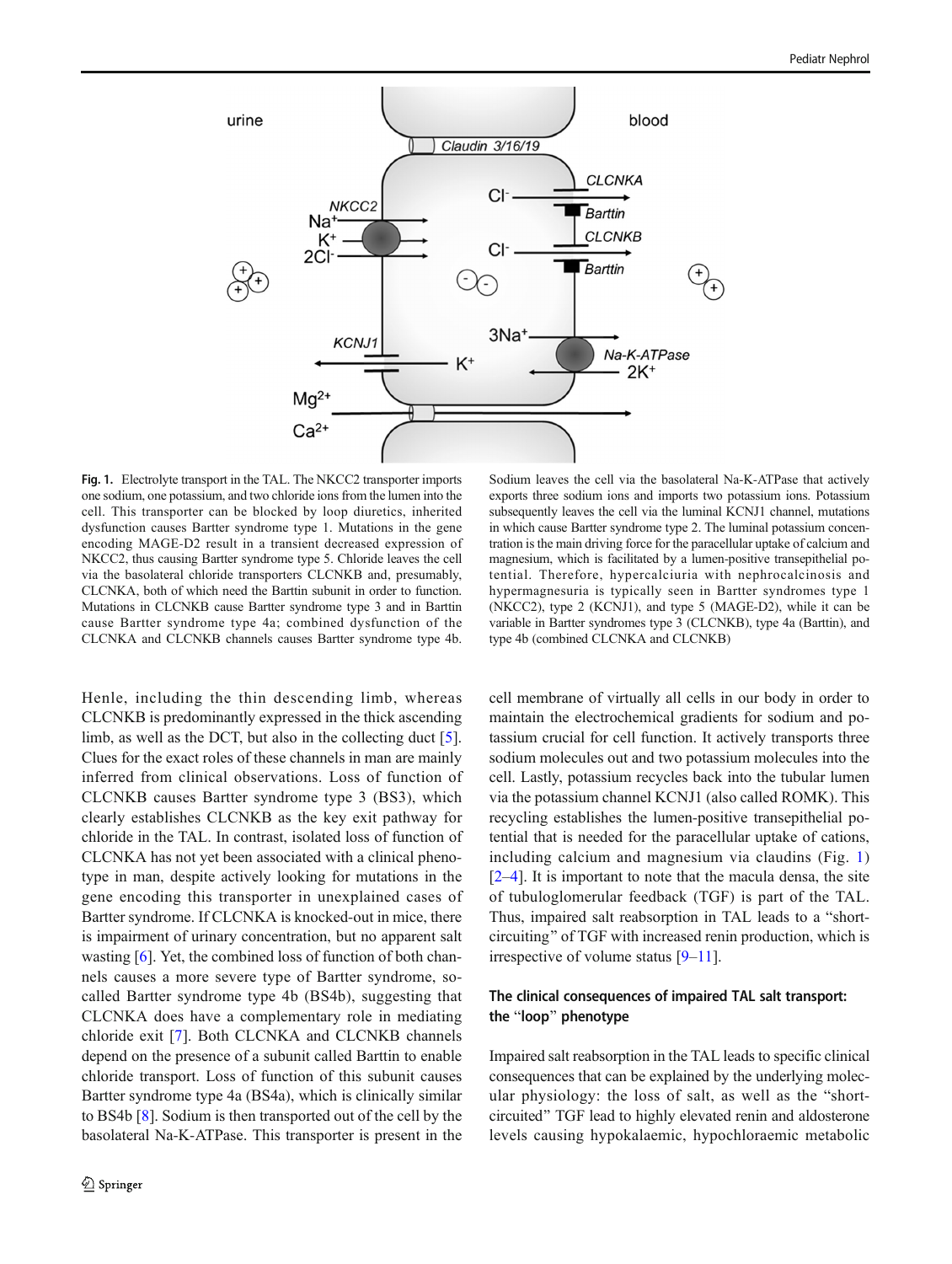alkalosis. In addition, the loss of the lumen-positive transepithelial voltage gradient leads to impaired paracellular cation uptake, mostly manifesting as hypercalciuria. Lastly, as the TAL is critical for urinary concentration by dilution of tubular fluid and generation of the interstitial concentration gradient, patients have a urinary concentrating defect, typically isosthenuria, although some have hyposthenuria [[12](#page-8-0)]. The pharmacologic equivalent to the "loop" phenotype are obviously loop diuretics, the use of which results in the same blood and urine electrolyte abnormalities [[13](#page-8-0)].

## Salt transport in the DCT

In the DCT, sodium and chloride are transported into the cell by the luminal sodium-chloride cotransporter (NCC), which can be blocked by thiazide diuretics (Fig. 2). Chloride subsequently exits the cell by the basolateral CLCNKB with its Barttin subunit. Again, sodium is exported and potassium is imported by the basolateral Na-K-ATPase. The activity of this transporter in the DCT depends on the activity of the basolateral potassium channel KCNJ10 (also called Kir4.1), which enables the recycling of potassium across the basolateral membrane, thus ensuring a steady supply for the Na-K-ATPase. The importance of this basolateral recycling is highlighted by loss-of-function mutations in this gene leading

to EAST (also called SeSAME) syndrome, which includes a Gitelman-like tubulopathy [\[14](#page-8-0), [15\]](#page-8-0). In this part of the nephron, calcium and magnesium are reabsorbed via the transcellular route. Calcium enters the cell via the luminal transient receptor potential cation channel subfamily V member 5 (TRPV5). It leaves the cell via the basolateral Na/Ca exchanger, which removes calcium from the cell in exchange for sodium. Magnesium is imported by the luminal transient receptor potential cation channel subfamily M member 6 (TRPM6). The basolateral exit pathways are thought to include a basolateral Na/Mg exchanger [\[2](#page-7-0)–[4,](#page-7-0) [16](#page-8-0)–[18](#page-8-0)].

#### The clinical equivalent: the "DCT" phenotype

Just as with loop dysfunction, impaired salt reabsorption in the DCT causes characteristic electrolyte abnormalities. The impaired salt reabsorption and consequent volume loss leads to increased renin and aldosterone levels, resulting in the hypokalaemic, hypochloraemic metabolic alkalosis, common to Bartter, Gitelman, and EAST syndromes. Yet, in contrast to loop dysfunction, TGF is intact. Similarly, paracellular calcium reabsorption in the TAL is unaffected and patients typically have hypocalciuria, presumably due to a compensatory increase in salt, and thus calcium reabsorption in the proximal tubule [\[19\]](#page-8-0).



Fig. 2. Electrolyte transport in the DCT. The NCC transporter imports one sodium and one chloride ion from the lumen into the cell. This transporter can be blocked by thiazide diuretics. Mutations in the gene encoding NCC cause Gitelman syndrome. Chloride leaves the cell via the basolateral CLCNKB channel, which needs the Barttin subunit in order to function. Both proteins are expressed in both the TAL and DCT, and their decreased function can cause Bartter syndrome (type 3 and type 4a,

respectively). Sodium can exit the cell via the basolateral Na-K-ATPase that actively exports three sodium ions while importing two potassium ions. Potassium is immediately recycled and pumped out of the cell by the basolateral potassium channel KCNJ10, mutations in which cause EAST syndrome. Calcium and magnesium are imported by TRPV5 and TRPM6, respectively.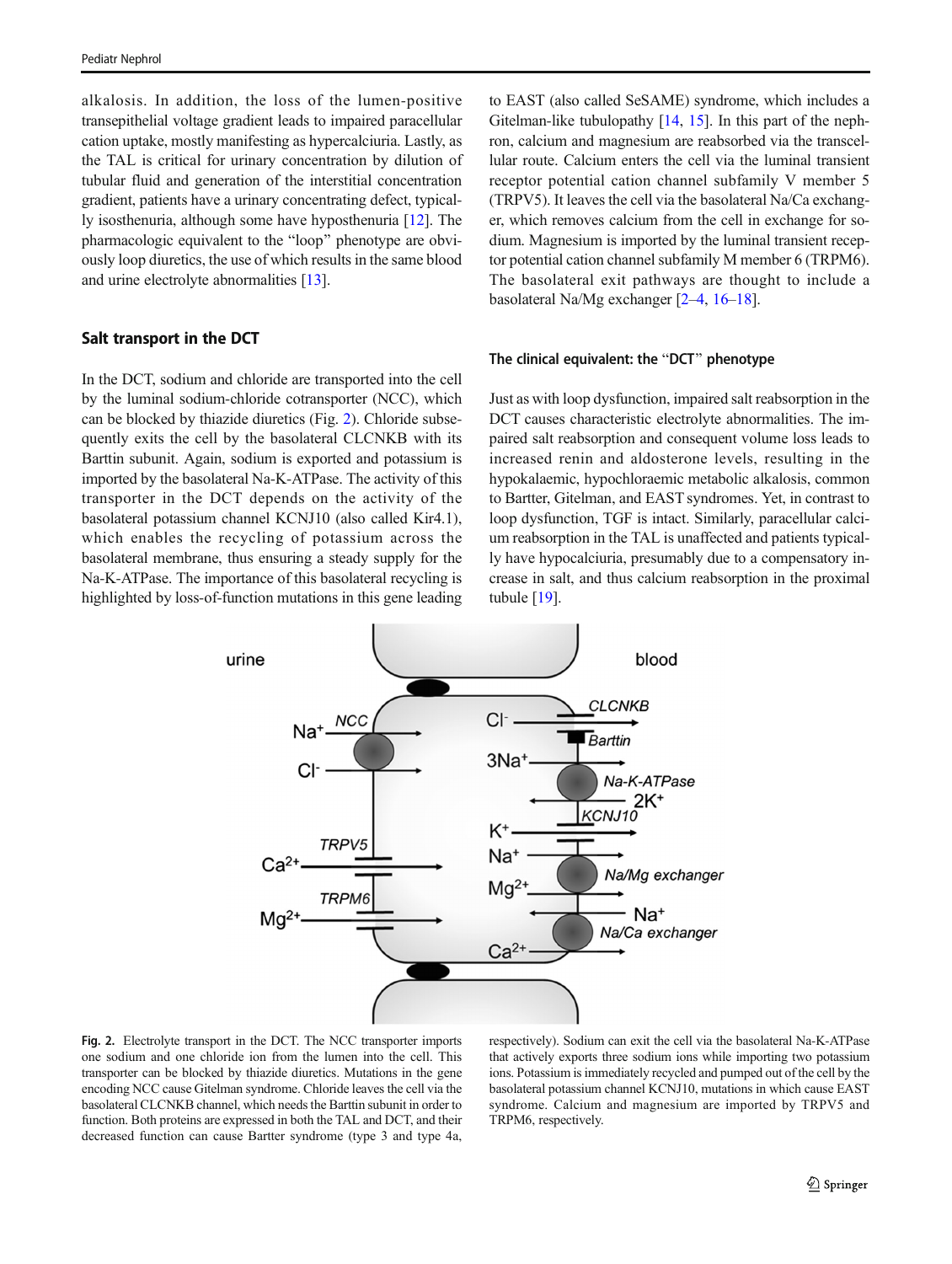<span id="page-3-0"></span>Bartter syndrome (BS) was first described in 1962 by Frederic Bartter [\[20\]](#page-8-0). Patients present with polyuria (which, depending on the subtype, can manifest antenatally with polyhydramnios and preterm birth), hypokalaemic, hypochloraemic metabolic alkalosis and normal blood pressure in the context of elevated renin and aldosterone levels. On a genetic basis, 5 different subtypes are currently distinguished (Table 1) [[3](#page-7-0), [4](#page-7-0), [21](#page-8-0)].

Bartter syndrome type 1 (BS1) is caused by mutations in the gene encoding the luminal NKCC2 transporter, causing polyhydramnios and premature birth. Patients have hypercalciuria and nephrocalcinosis.

Bartter syndrome type 2 (BS2) is caused by mutations disrupting the function of the luminal KCNJ1 channel, again resulting in polyhydramnios and prematurity. Patients with BS2 also show hypercalciuria and nephrocalcinosis. In addition, children with this type of BS typically have transient hyperkalaemia in the neonatal period, as KCNJ1 also constitutes a major pathway for potassium secretion in the collecting duct. After the immediate neonatal period, other potassium channels, most notably the so-called BK channels can compensate for the loss of KCNJ1 in the CD; yet, patients with BS2 typically have the highest plasma potassium levels of all BS subforms [[21](#page-8-0), [22\]](#page-8-0). Because of the common presentation with polyhydramnios and prematurity, BS1 and BS2 are often classified as "antenatal BS"  $[13]$ .

Bartter syndrome type 3 (BS3) is sometimes also referred to as "classical BS," as patients with this subform typically present postnatally and are thus closer to the original description by Bartter. BS3 is caused by a defective function of the

basolateral chloride channel CLCNKB, which is expressed both in the TAL and the DCT. Affected children are usually born at term and present in childhood with the typical electrolyte abnormalities. However, more severe phenotypes including antenatal presentation with polyhydramnios have been reported in a subset of patients. They can show hypercalciuria and nephrocalcinosis, as well as hypomagnesemia.

Bartter syndrome type 4a (BS4a) is caused by disrupting mutations in the gene encoding Barttin, a subunit of the basolateral chloride channels CLCNKA and CLCNKB. Type 4b (BS4b) is caused by simultaneous mutations in genes encoding both CLCNKA and CLCNKB, giving a phenotype similar to BS4a. Children with BS4 (a or b) typically present with polyhydramnios and premature birth and can therefore also be classified as "antenatal BS." Patients can have hypercalciuria and nephrocalcinosis. Moreover, hypomagnesemia can be found. Both these subtypes of BS are accompanied by sensorineural deafness, since both chloride channels and their Barttin subunit are expressed in the inner ear where the efflux of chloride through these channels is needed to enable depolarization of hair cells. Deafness only occurs if function of both types of chloride channels is impaired, thus severely hampering chloride transport. This is the case in BS4 but not in BS3 where chloride transport via CLCNKA is still intact [\[23](#page-8-0)].

All the previous described subtypes of BS are inherited in an autosomal recessive manner. Recently, a transient but severe antenatal form of X-linked BS was described, caused by mutations in the gene encoding the protein melanomaassociated antigen D2 (MAGE-D2). Patients present antenatally with severe polyhydramnios causing premature birth.

Table 1 Bartter, Gitelman, and EAST syndrome classification according to gene defect and clinical manifestation

| Disorder                    | OMIM      | Inheritance | Gene                  | Protein              | First<br>presentation | Specific clinical findings <sup>#</sup>                |
|-----------------------------|-----------|-------------|-----------------------|----------------------|-----------------------|--------------------------------------------------------|
| Bartter syndrome<br>type 1  | 601678 AR |             | <i>SLC12A1</i>        | NKCC <sub>2</sub>    | Antenatal             | Nephrocalcinosis                                       |
| Bartter syndrome<br>type 2  | 241200 AR |             | <b>KCNJ1</b>          | <b>KCNJ1</b>         | Antenatal             | Postnatal transient hyperkalaemia,<br>nephrocalcinosis |
| Bartter syndrome<br>type 3  | 607364 AR |             | <b>CLCNKB</b>         | $ClC-Kb$             | Variable              | Variable                                               |
| Bartter syndrome<br>type 4a | 602522    | AR          | <b>BSND</b>           | Barttin              | Antenatal             | Sensorineural deafness,<br>severe polyhydramnios       |
| Bartter syndrome<br>type 4b | 613090 AR |             | CLCNKA and<br>CLCNKB* | ClC-Ka and<br>ClC-Kb | Antenatal             | Sensorineural deafness, severe<br>polyhydramnios       |
| Bartter syndrome<br>type 5  | 300971    | <b>XLR</b>  | MAGED2                | MAGE-D2              | Antenatal             | Transient Bartter syndrome,<br>nephrocalcionsis        |
| Gitelman syndrome           | 263800    | AR          | SLCI2A3               | <b>NCCT</b>          | Childhood             | Hypomagnesemia, hypocalciuria                          |
| EAST syndrome               | 612780    | AR          | KCNJ10                | Kir4.1               | Infancy               | Epilepsy, ataxia, sensorineural deafness               |

#Besides hypokalaemic, hypochloraemic metabolic alkalosis

\*Simultaneous mutations. AR, autosomal recessive; AD, autosomal dominant; XLR, X-linked recessive; NKCC2, Na-K-2Cl cotransporter; CLCNKA, kidney chloride channel a; CLCNKB, kidney chloride channel b; MAGE-D2, melanoma-associated antigen D2; NCC, Na-Cl cotransporter; Na-K-2Cl cotransporter, Na-K-2Cl cotransporter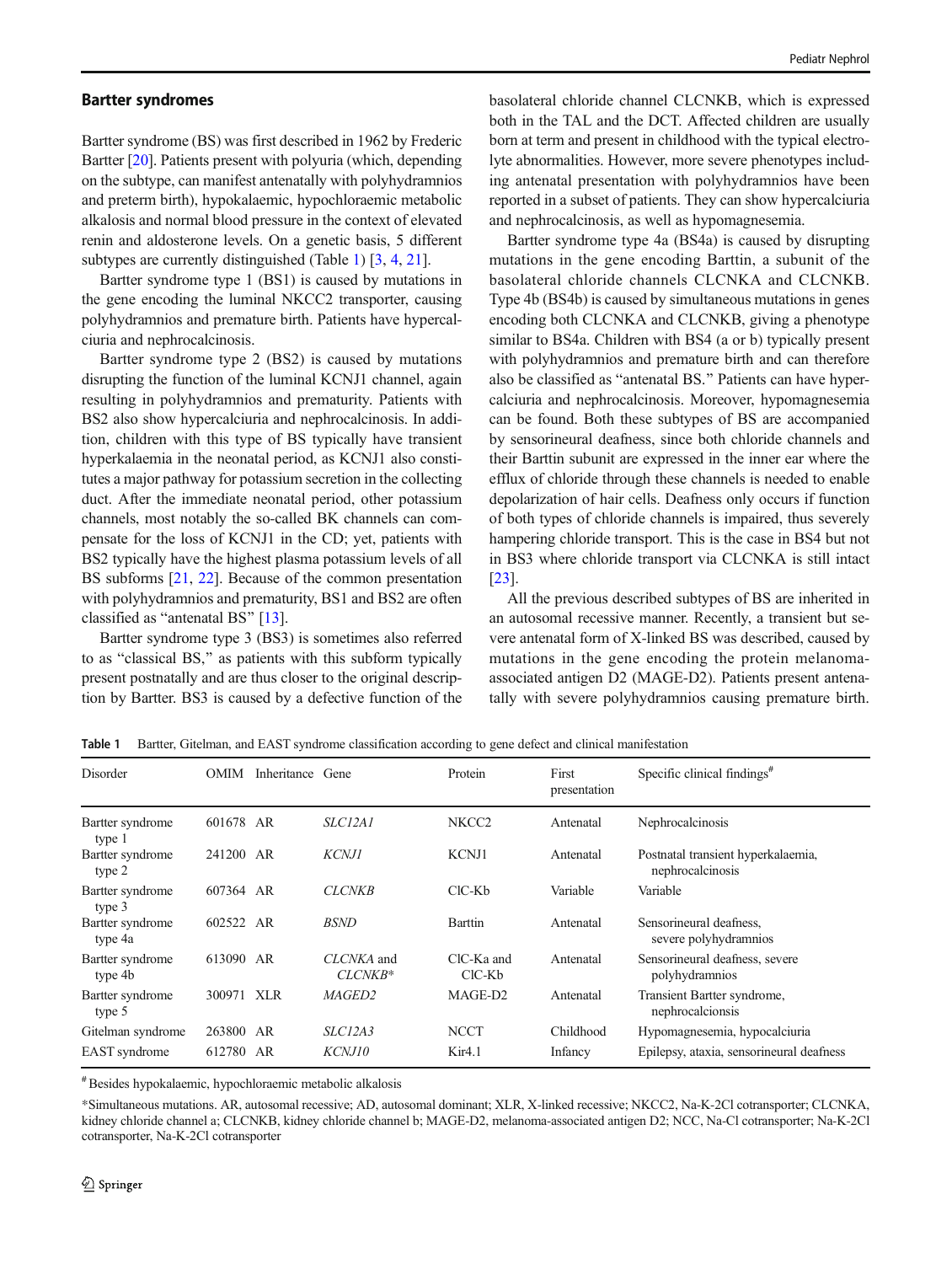Again, there can be hypercalciuria, hypermagnesuria and nephrocalcinosis. This entity is now considered the fifth subtype of Bartter syndrome (BS5) [\[24\]](#page-8-0).

Finally, autosomal dominant or familial hypocalcaemia can be associated with hypokalaemic, hypochloraemic metabolic alkalosis. Before the discovery of MAGED2 mutations, this condition was sometimes referred to as Bartter syndrome type 5, but is nowadays considered to be a Bartter-like subform of familial hypocalcaemia. It is caused by an activating mutation in the gene encoding the basolateral calcium-sensing receptor (CaSR). Once activated, CaSR reduces the activity of KCNJ1, NKCC2, and the Na-K-ATPase, thereby causing a phenotype that can mimic BS. For this reason, this disorder has sometimes been called BS type 5, but in the database Online Mendelian Inheritance in Man (OMIM; [www.omim.org\)](http://www.omim.org), this classification is now reserved to patients with mutations in MAGED2, as discussed above. This is presumably to avoid assignation of two different names (autosomal dominant hypocalcaemia and BS5) to the same disease.

Patients with autosomal dominant hypocalcaemia can present at any age, but usually become symptomatic during adolescence or in adulthood. In contrast to patients with BS, who in general are normocalcaemic, patients with autosomal dominant hypocalcaemia usually present with symptomatic hypocalcaemia and hypercalciuria causing nephrocalcinosis. Moreover, it has been shown that CaSR activation decreases the activity of the basolateral inwardly rectifying potassium channel KCNJ10, which ensures the recycling of potassium over the basolateral membrane in order to maintain Na-K-ATPase activity. The effect of CaSR activation on the DCT can explain the hypomagnesemia that is often seen in patients with familial hypocalcaemia [\[25,](#page-8-0) [26\]](#page-8-0).

#### Gitelman syndrome

Gitelman syndrome (GS) was first described in 1966 by Hillel Gitelman [\[27\]](#page-8-0) (Table [1](#page-3-0)). It was initially thought to be a subtype of BS, given the similar clinical picture with hypokalaemic, hypochloraemic metabolic alkalosis, but was established as a separate entity by molecular genetics. It is caused by mutations in the gene SLC12A3, encoding NCC and is inherited in an autosomal recessive manner. As this transporter is only expressed in DCT, GS is exclusively a disorder of DCT. Patients typically present in late childhood or adulthood with hypokalaemic, hypochloraemic metabolic alkalosis and normal blood pressure despite hyperaldosteronism, which can also be found in BS. Key features at presentation in GS, however, are hypocalciuria (as opposed to the hypercalciuria in BS) with hypermagnesuria. In contrast to BS, overt hypomagnesaemia is typical for patients with GS. Chronic hypomagnesaemia is thought to cause the development of chondrocalcinosis that can be a complication in adult patients with GS. There can be some degree of polyuria and polydipsia, but this is generally less profound compared to patients with BS and, at least in child-hood, urinary concentrating ability appears intact [[21,](#page-8-0) [28](#page-8-0)].

Children with BS and GS have a reduced reabsorption of sodium in the TAL and DCT, respectively. This results in an increased tubular flow rate and an increased delivery of sodium to the more distal nephron. In combination with activation of the renin-angiotensin-aldosterone system (RAAS) caused by chronic volume depletion and/or TGF dysfunction, this will stimulate the reabsorption of sodium in the aldosteronesensitive part of the nephron with a concurrent increase in the excretion of potassium and hydrogen ions, thus causing hypokalaemic alkalosis [[2\]](#page-7-0). Despite this pathological hyperaldosteronism, patients with BS and GS are generally normo- or even hypotensive. This can be explained by the underlying tubulopathy, causing renal salt wasting. Moreover, patients with BS and GS are found to have increased levels of angiotensin-converting enzyme 2 (ACE2), which results to increased conversion of angiotensinogen into the vasodilatory peptide angiotensin 1–7. This opposes the effect of ACE, which converts angiotensinogen into the vasoconstrictive peptide angiotensin II [\[29](#page-8-0)]. Nevertheless, although hypertension in childhood is rare, some adult patients with GS develop hypertension. In one report, around 40% of adult patients with GS suffer from high blood pressure [[30\]](#page-8-0). Also, mutations can be found in genes causing BS and GS in patients presenting with unexplained hypokalaemia and hypertension [[31\]](#page-8-0). The exact etiology of the high blood pressure in this subset of patients remains to be elucidated, but is thought to be caused by chronic secondary hyperaldosteronism [\[30,](#page-8-0) [31\]](#page-8-0).

Since the recycling of potassium across the luminal membrane creates the driving force for paracellular absorption of cations including calcium in the TAL, hypercalciuria causing nephrocalcinosis is typical for the "loop phenotype." Nephrocalcinosis is also seen in autosomal dominant hypocalcaemia with Bartter-like syndrome, since hypercalciuria is a key symptom in this condition [\[3,](#page-7-0) [4\]](#page-7-0). In contrast, GS is characterized by the combination of hypermagnesuria with hypocalciuria. Hypermagnesuria is caused by decreased expression of the luminal magnesium channel TRPM6 in cells lining the DCT. The exact pathway leading to the downregulation of this transporter, however, remains unknown but is probably related to DCT cell dysfunction due to the mutations in NCC. The hypocalciuria that is typically seen in patients with GS is caused by increased passive reabsorption of calcium in the PT. This is an effect that is secondary to the extracellular volume contraction caused by increased sodium wasting. Volume depletion triggers an increase of sodium reabsorption in the PT, which in turn increases the electrochemical gradient that drives the passive calcium transport in this nephron segment [[18,](#page-8-0) [19](#page-8-0)].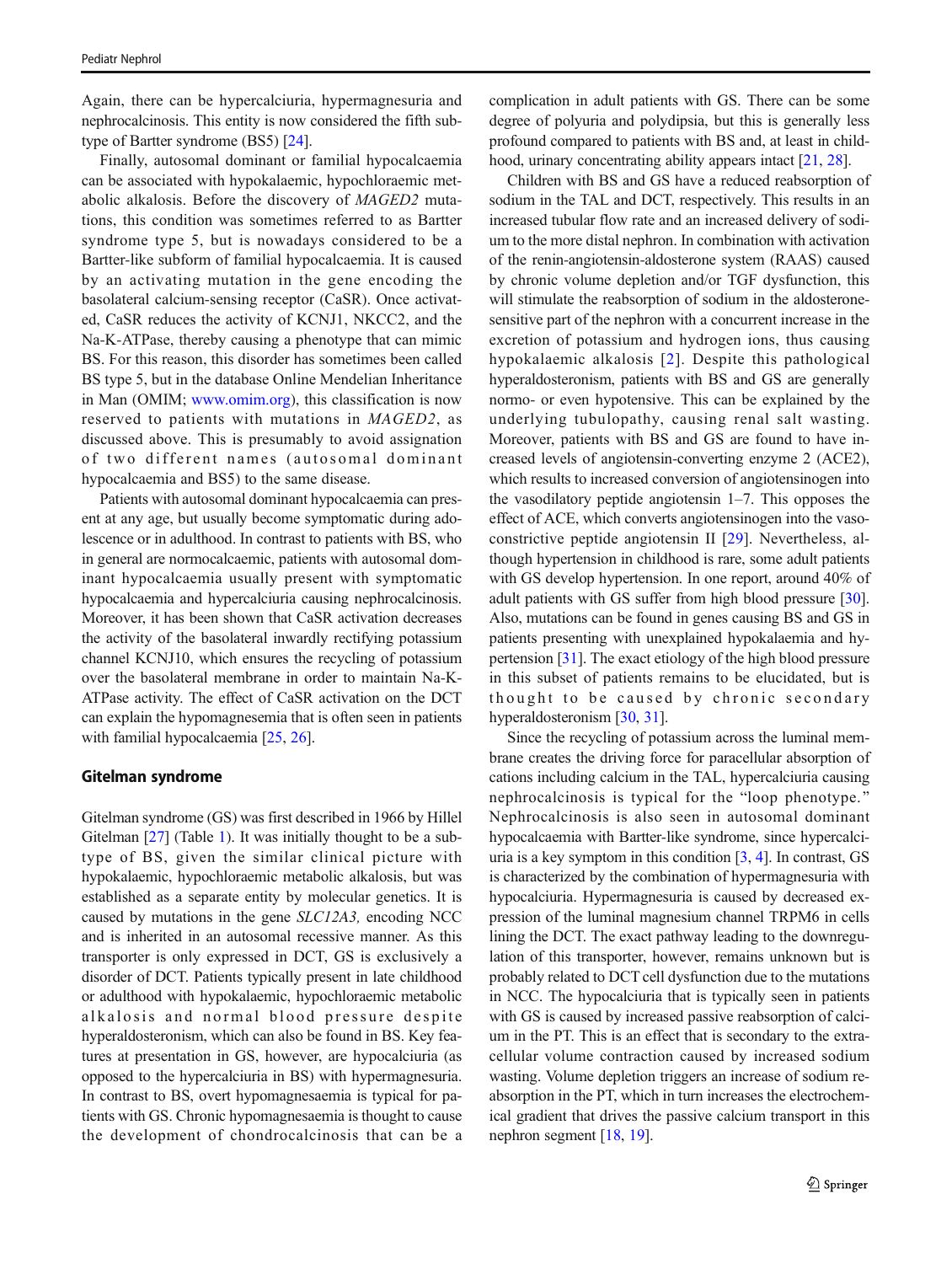#### Problems with the current classification

The initial classification of the different subtypes of BS mainly focused on the age at presentation, distinguishing antenatal variants of BS (including BS1, BS2, BS4, and BS5, all typically associated with severe polyhydramnios causing premature birth) from classical BS (BS3). This classification mainly serves the point of view of neonatologists who are faced with patients in their first weeks of life, having the complications of prematurity alongside the risk for severe fluid and electrolyte problems if not monitored and supplemented aggressively. However, some patients with BS3 can also present in the antenatal period with moderate polyhydramnios and premature birth [[22\]](#page-8-0). Because their presentation is earlier than usually seen in classical BS, these patients are sometimes marked to have antenatal BS although their clinical phenotype is typically less severe compared to "true" antenatal BS, thus causing confusion when this classification is used.

Another way to classify BS and GS, which is focused on the underlying physiology, may be more appealing to the (paediatric) nephrologist's point of view. When using this classification, BS is generally considered a disorder of TAL, whereas GS is a disorder of DCT function. Yet, confusingly, some subtypes of BS also affect the DCT and, in fact, BS3 can be clinically indistinguishable from GS [\[3](#page-7-0), [4](#page-7-0), [21](#page-8-0), [28,](#page-8-0) [32,](#page-8-0) [33\]](#page-8-0). For this reason, a classification has been proposed, separating the various types into disorders of the TAL, the DCT, or of both segments [[13](#page-8-0)]. Disorders of the TAL are characterized by hypercalciuria and nephrocalcinosis and are typically associated with an antenatal onset. Pharmacologically, they are equivalent to the use of loop diuretics. The genetic causes are usually mutations in SLC12A1 (NKCC2) or KCNJ1 (KCNJ1). In contrast, disorders of the DCT are characterized by hypo- or normocalciuria, hypomagnesaemia and typically manifest later in childhood or adolescence [\[3](#page-7-0), [4](#page-7-0), [21,](#page-8-0) [28\]](#page-8-0). The pharmacologic equivalent here is thiazide diuretics and the genetic causes are usually mutations in CLCNKB or  $SLC12A3$  (NCC). The "compound disorders" affecting both segments are usually caused by BSND (Barttin) or combined CLCNKB/A mutations and typically have a severe clinical phenotype with antenatal onset. Calcium excretion can be variable.

This physiology-based classification makes perfect sense when assessing patients at a given moment in time: if the phenotype mimics a loop or thiazide diuretic or the combination of the two, the patient can be classified as having a TAL, DCT, or combined disorder. But problems arise, when following patients over time. And again, the confusing phenotypes are those associated with mutations in CLCNKB. In fact, it is interesting that the authors of this physiology-based classification did not assign CLCNKB-based phenotypes to the "compound disorders," although this channel, as discussed above, is expressed in both segments, TAL and DCT. Yet, clinically this makes sense, as most patients with BS type 4 (a and b) can easily be distinguished from BS3, based on their earlier antenatal presentation, more severe polyhydramnios and more complicated postnatal course (as well as the deafness) [\[34,](#page-8-0) [35](#page-8-0)]. Interestingly, BS3 can present either with a "loop" or a "DCT" phenotype, but not as a combined disorder [\[32](#page-8-0)]. In fact, some patients appear to "switch" phenotype, initially presenting with a "loop" or BS phenotype and, during later childhood and adolescence, develop the typical DCT or GS phenotype [\[36](#page-9-0)]. If one were to apply the physiology-based classification, then these patients would change diagnosis from BS to GS over time, creating enormous potential for confusion. There are also some clinical findings that argue against equivocating BS3 with GS: the age of onset is usually younger and complications, such as heavy proteinuria with focal segmental glomerulosclerosis on histology, which presumably reflects persistent hyperreninism, but also growth failure are virtually exclusively reported in BS3 [[21](#page-8-0), [32,](#page-8-0) [37](#page-9-0)–[39\]](#page-9-0). For this reason, we propose to stick to a gene-based classification, especially in countries where genetic analysis is easily available.

Yet, apart from these problems with classification, the phenotypic "switch" raises fascinating questions over the underlying pathophysiology: is there another basolateral chloride exit pathway in the DCT that can provide some compensation for loss of CLCNKB function, so that initially the "loop" phenotype predominates? If so, why is this compensatory pathway apparently lost over time, so that the "DCT" phenotype subsequently emerges? Or, considering that GS typically presents in later childhood and adolescence, i.e., the time frame of the phenotypic "switch," perhaps the initial "loop" phenotype just dominates the clinical picture in the first years of life? Yet, how come the "loop" phenotype disappears? Is the expression of CLCNKA increased over time, enabling it to compensate for the loss of CLCNKB in the TAL?

Unfortunately, these questions are difficult to address, as such a phenotypic "switch" has not been described in the Clck2 (the murine orthologue of CLCNKB) knock-out mice or any other animal model [\[5,](#page-7-0) [40](#page-9-0)]. Yet, clinical observations in other salt-wasting disorders have shown a similar development with time of the DCT phenotype, e.g., in EAST/ SeSAME syndrome and the HNF1B-related tubulopathy [\[41](#page-9-0), [42\]](#page-9-0). Further observations, coupled with investigations in the occasionally available biopsy tissue, or of "liquid" biopsies, e.g., urinary exosomes, may provide further insights over time.

#### New insights

#### Bartter syndrome type 5

BS5 is the most recently discovered form of BS, and it raises some fascinating questions regarding the developmental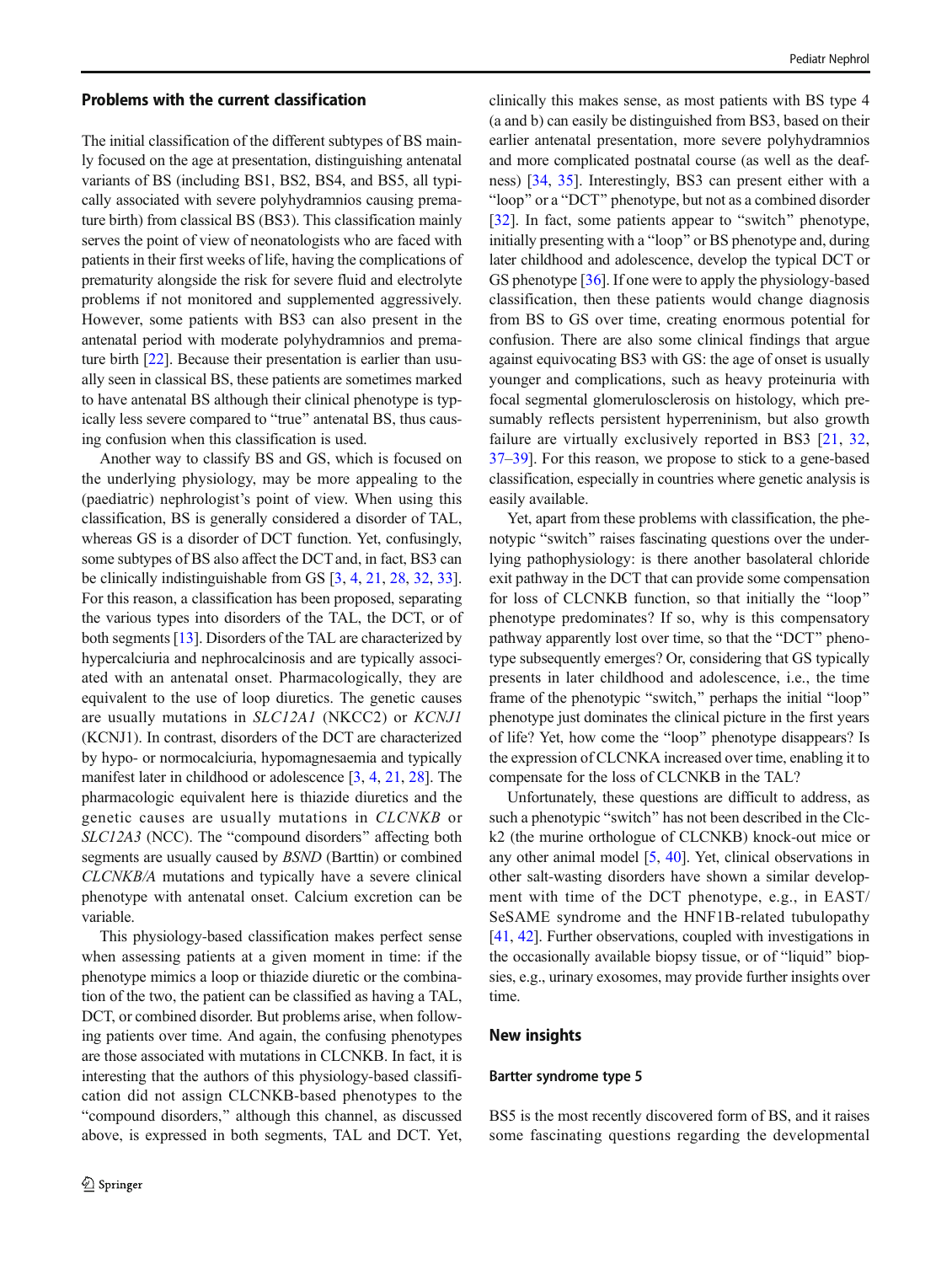regulation of salt reabsorption [\[24](#page-8-0)]. BS5 is inherited in an Xlinked recessive manner. Male (and occasionally female) patients present antenatally with severe polyhydramnios, causing premature birth, sometimes before viability. But, most fascinatingly, this newly described type of BS is transient and symptoms resolve after the first weeks of life.

Genetic studies showed that this new BS subtype is caused by mutations in the gene encoding the protein MAGE-D2. Subsequent expression analysis revealed that MAGE-D2 is expressed in the TAL and more distal nephron segments in both developing and adult kidneys. It was shown that MAGE-D2 increases the expression of NKCC2 in the TAL and NCC in the DCT; in the absence of MAGE-D2, both transporters were trapped in the endoplasmic reticulum, resulting in decreased expression at the luminal cell membrane. The reason why this results in a transient phenotype remains to be elucidated. It was hypothesized that other proteins could influence NKCC2 and NCC expression during different stages of gestation. Also, MAGE-D2 function could be altered by the reduced tissue oxygenation due to reduced kidney perfusion that occurs physiologically after birth [\[24\]](#page-8-0). Meanwhile, more cases of this subtype of BS have been reported. In a large French cohort, 17 out of 42 unsolved cases of antenatal BS were found to be caused by mutations in the gene encoding MAGE-D2. In all babies that survived the neonatal period, BS was found to be transient. Interestingly, 2 of the reported patients were female: the severe phenotype could be explained by extremely skewed X-inactivation in 1 of them [\[43](#page-9-0)].

#### Urinary acidification and alkalinisation

Recently, new insights were gained in the urinary acidifying properties of the TAL. It was generally believed that urinary acidification after administration of loop diuretics, which block NKCC2 and therefore mimic BS, was caused by the increased load of sodium reaching the CD. In this nephron segment, sodium is reabsorbed by the principal cells via the specific sodium channel ENaC. The reabsorption of positively charged sodium results in a voltage gradient, which facilitates proton secretion by the type a intercalated cells via V-type H-ATPase. Continuous increased urinary acid secretion will finally cause metabolic alkalosis, as is seen in BS. Yet, there are two other potential pathways that could contribute:

Recent animal studies showed, however, that there is another urinary acidification system that is activated after the administration of furosemide. In the TAL, Nkcc2 colocalizes with the Na/H exchanger type 3 (Nhe3). After the administration of furosemide, luminal sodium reabsorption through Nkcc2 stops but sodium continues to exit the cell via the basolateral Na-K-ATPase. This will result in intracellular sodium depletion, which is the driving force for Nhe3. The latter reabsorbs sodium from the luminal fluid in

exchange for protons, thus causing urinary acidification and intracellular alkalosis [\[44](#page-9-0)].

Moreover, it has been shown that the chloride transporter CLCNKB is also expressed on the basolateral side of type a (acid secreting) and type b (alkaline secreting) intercalated cells in the collecting duct. Although acid secretion by type a intercalated cells might be impaired in BS3, BS4a, and BS4b, this is counteracted by a loss of bicarbonate secretion by type b intercalated cells. The presence of an alkaline pH activates CLCNKB (thereby increasing bicarbonate secretion by type b intercalated cells), whereas the opposite is true in the presence of an acidic pH. Due to this specific pH response, impaired CLCNKB function in the collecting duct will mainly affect type b intercalated cells. This could explain the profound metabolic alkalosis that is typically seen in BS3 and BS4, which is more severe compared to other subtypes of BS [\[45,](#page-9-0) [46\]](#page-9-0).

#### Paracellular sodium absorption in the TAL

In the healthy TAL, it is estimated that 50% of sodium is reabsorbed via the previously described transcellular route [\[47](#page-9-0)]. The other half is reabsorbed paracellularly via claudins in the tight junctions, which depend on the lumen-positive transepithelial potential. The tight junctions in the TAL either consist of claudin 10b or a complex of claudin 3, claudin 16, and claudin 19. Claudin 10b preferentially transports sodium over calcium or magnesium, whereas the complex of claudins 3, 16, and 19 preferentially transports divalent cations like calcium and magnesium [[48](#page-9-0)].

Vasopressin can increase sodium reabsorption via the transcellular route by increasing NKCC2 expression and activity [\[49](#page-9-0)]. Increased sodium reabsorption in the TAL increases the tonicity of the interstitial space, which in turn favors the reabsorption of water in the CD. More recently, it was discovered that vasopressin can also increase sodium uptake via the paracellular route, possibly via claudin 10b [[50\]](#page-9-0). Whether these recent findings on paracellular sodium transport could be beneficial in the search for possible treatment options for BS remains to be elucidated.

## Future considerations

Although most patients with BS and GS nowadays have a genetic confirmation of their diagnosis, there is still a significant group of patients with a BS phenotype in whom no disease-causing mutation could be detected. New techniques, including whole-exome/genome sequencing, could identify other genes that can cause BS and GS and increase our knowledge of the exact mechanisms of tubular solute handling [\[3](#page-7-0), [4,](#page-7-0) [21\]](#page-8-0). For instance, the recent discovery that vesicle-associated membrane protein 3 (VAMP3) is needed for accurate intracellular trafficking of NKCC2 to the luminal membrane, and that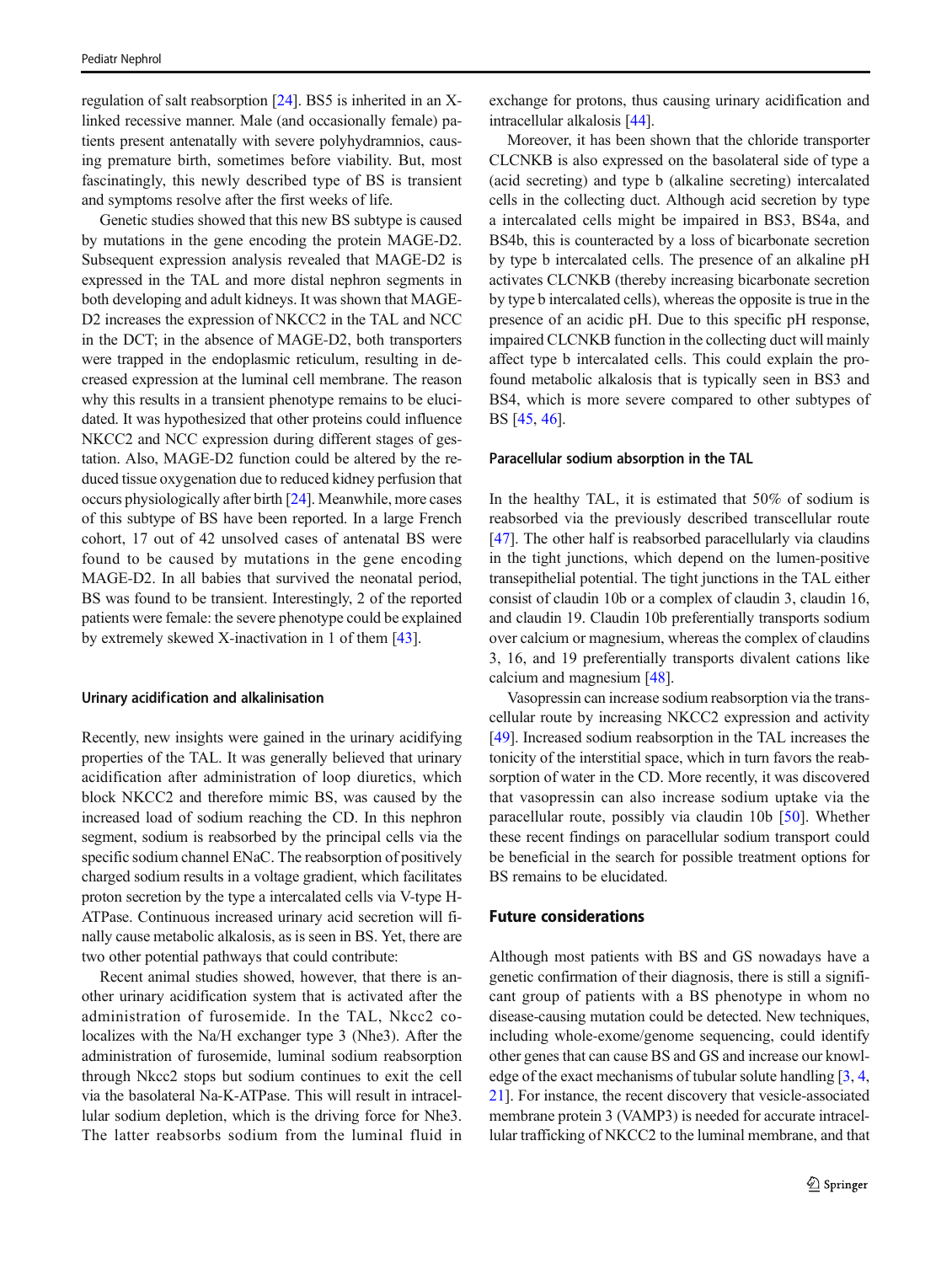<span id="page-7-0"></span>Vamp3<sup>-/-</sup> mice exhibit a BS phenotype, would make this an interesting candidate gene [\[51](#page-9-0)]. Also, mutations in genes involved in the phosphorylation of NKCC2 could decrease its activity. Adenylyl cyclase 6 (AC6) is a crucial step in the vasopressin-mediated phosphorylation of NKCC2. It has been shown in a mouse model that deficiency of Ac6 results in low Nkcc2 expression and a mild BS phenotype [[49](#page-9-0)], which again would make this an interesting candidate gene in unsolved cases of BS. But it may not necessarily be new disease genes: for instance, we described a patient with a clinical diagnosis of GS, who subsequently was found to have a mutation in HNF1B [[33\]](#page-8-0).

Our knowledge of tubular transporters and factors influencing their expression is rapidly increasing, but an effect of this knowledge on the treatment of patients with tubulopathies still lags behind. The treatment of BS and GS is still purely symptomatic. In BS, the mainstay of treatment consists of adequate fluid intake, replacement of sodium and potassium, and minimizing urinary losses water and electrolytes by the administration of nonsteroidal anti-inflammatory drugs. Patients with GS are often treated with a high-salt diet, combined with potassium and magnesium supplements [3, 4, [21](#page-8-0), [28\]](#page-8-0). Recently, an animal study was published in which gene therapy was used to successfully target the Nkcc2 gene with an adenoviral vector to the TAL in vivo. To prevent adenoviral uptake by the liver, the vector was directly injected into the renal artery. Specific promotors were designed to target the vectors to their assigned nephron segment. After transfection, exogenous and endogenous Nkcc2 were indeed co-expressed in the TAL [[52\]](#page-9-0). This could be a first step towards gene therapy as a possible curative treatment for tubulopathies like BS and GS, although much more research is needed to ensure the long-term safety of the viral vectors used and to ensure the permanent transfection of the target gene in a specific cell type with the end result of a functioning transporter. Also, some recurrent mutations in the gene encoding KCNJ1 alter protein folding, which in turn results in these proteins being trapped in the endoplasmatic reticulum and targeted for destruction by the endoplasmatic reticulum-associated degradation pathway. These folding defects could be corrected at low temperature in yeast cells [[53\]](#page-9-0). That is a promising finding, since in other diseases like cystic fibrosis folding defects that are correctable at low temperature in yeast cells can now be corrected in man using chaperone proteins [[54\]](#page-9-0). Therefore, the possibilities to correct these KCNJ1 folding defects and restore protein function should be further studied and may provide a new therapy for a specific group of BS patients.

## Conclusion

Our knowledge regarding the transporters that are expressed in the TAL and the DCT is rapidly increasing, so is our

knowledge about the exact mechanisms that cause a BS or GS phenotype. However, there is still much to learn about proteins that are involved in the expression and activity of these transporters. Since there is still a subgroup of patients in whom no mutation can be found in the genes that are currently known to cause BS, the investigation of genes involved in gene expression, protein trafficking, or transporter activity could result in the discovery of new subtypes of the disease. Moreover, the current treatment of BS and GS is only symptomatic. Future studies should focus on possible curative treatments for these diseases. The recent discoveries on how vasopressin can increase paracellular sodium transport in the TAL as well as studies performed using gene therapy to successfully express NKCC2 in a murine model could be of importance to find possible treatments for these conditions.

#### Compliance with ethical standards

Conflict of interest The authors declare that they have no conflict of interest.

Open Access This article is distributed under the terms of the Creative Commons Attribution 4.0 International License (http:// creativecommons.org/licenses/by/4.0/), which permits unrestricted use, distribution, and reproduction in any medium, provided you give appropriate credit to the original author(s) and the source, provide a link to the Creative Commons license, and indicate if changes were made.

## References

- 1. Madden N, Trachtman H (2016) Physiology of the developing kidney: sodium and water homeostasis and its disorders. In: Avner ED, Harmon WE, Niaudet P, Yoshikawa N, Emma F, Goldstein FL (eds) Pediatric Nephrology. Springer-Verlag, Berlin, pp 181–217
- 2. Satlin LM, Bockenhauer D (2016) Physiology of the developing kidney: potassium homeostasis and its disorder. In: Avner ED, Harmon WE, Niaudet P, Yoshikawa N, Emma F, Goldstein FL (eds) Pediatric Nephrology. Springer-Verlag, Berlin, pp 219–246
- 3. Kleta R, Bockenhauer D (2018) Salt-losing tubulopathies in children: what s new, what s controversial? J Am Soc Nephrol 29(3): 727–739
- 4. Seyberth HW, Weber S, Komhoff M (2017) Bartter s and Gitelman s syndrome. Curr Opin Pediatr 29(2):179–186
- 5. Kramer BK, Bergler T, Stoelcker B, Waldegger S (2008) Mechanisms of disease: the kidney-specific chloride channels ClCKA and ClCKB, the Barttin subunit, and their clinical relevance. Nat Clin Pract Nephrol 4(1):38–46
- 6. Matsumura Y, Uchida S, Kondo Y, Miyazaki H, Ko SB, Hayama A, Morimoto T, Liu W, Arisawa M, Sasaki S, Marumo F (1999) Overt nephrogenic diabetes insipidus in mice lacking the CLC-K1 chloride channel. Nat Genet 21(1):95–98
- 7. Schlingmann KP, Konrad M, Jeck N, Waldegger P, Reinalter SC, Holder M, Seyberth HW, Waldegger S (2004) Salt wasting and deafness resulting from mutations in two chloride channels. N Engl J Med 350(13):1314–1319
- 8. Estevez R, Boettger T, Stein V, Birkenhager R, Otto E, Hildebrandt F, Jentsch TJ (2001) Barttin is a Cl- channel beta-subunit crucial for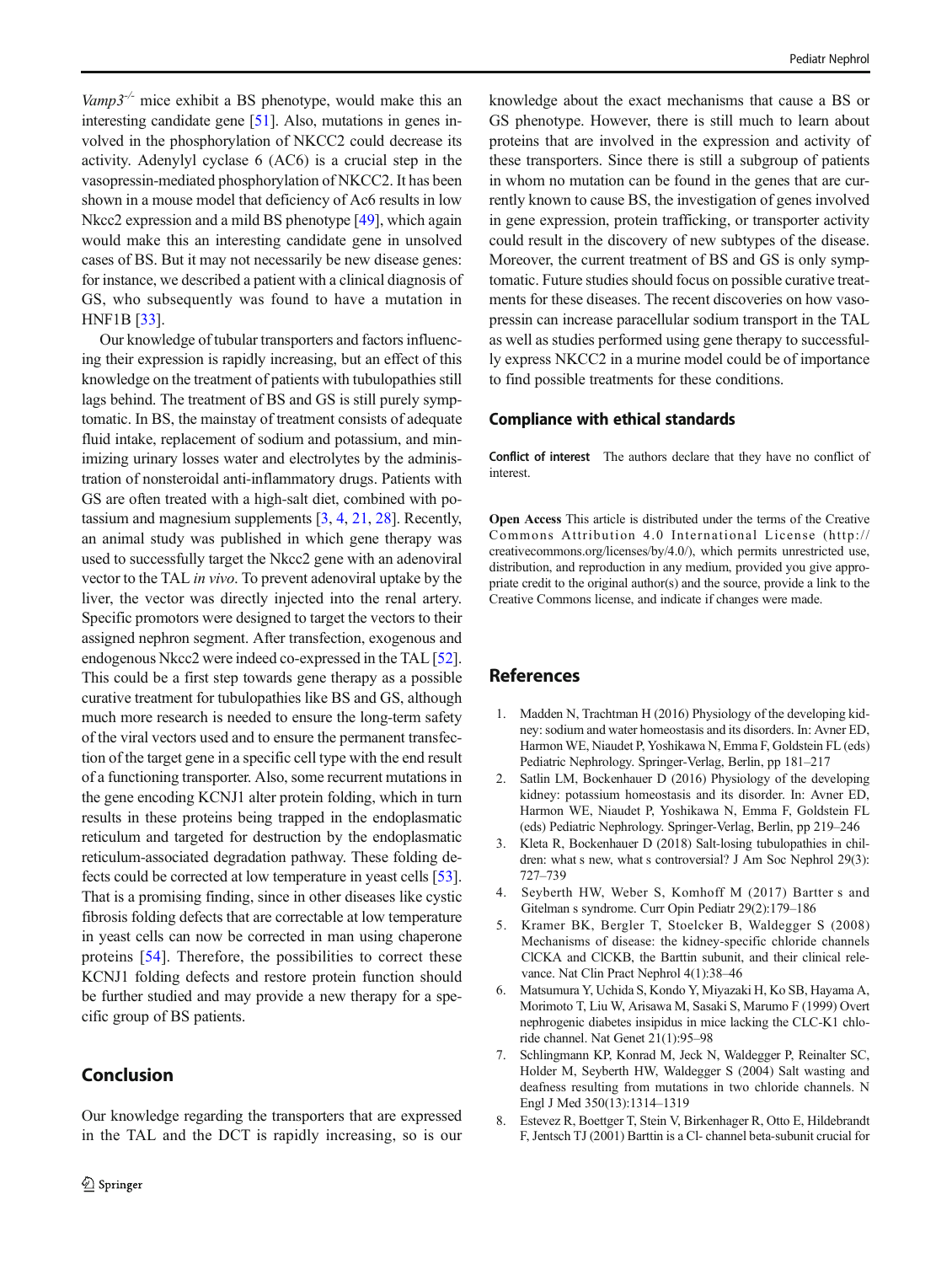<span id="page-8-0"></span>renal Cl- reabsorption and inner ear K+ secretion. Nature 414(6863):558–561

- 9. Plumb LA, Van't Hoff W, Kleta R, Reid C, Ashton E, Samuels M, Bockenhauer D (2016) Renal apnoea: extreme disturbance of homoeostasis in a child with Bartter syndrome type IV. Lancet 388(10044):631–632
- 10. Schnermann J, Ploth DW, Hermle M (1976) Activation of tubuloglomerular feedback by chloride transport. Pflugers Arch 362(3): 229–240
- 11. Lorenz JN, Weihprecht H, Schnermann J, Skott O, Briggs JP (1991) Renin release from isolated juxtaglomerular apparatus depends on macula densa chloride transport. Am J Physiol 260(4 Pt 2):F486– F493
- 12. Bockenhauer D, Bichet DG (2013) Inherited secondary nephrogenic diabetes insipidus: concentrating on humans. Am J Physiol Renal Physiol 304(8):F1037–F1042
- 13. Seyberth HW (2008) An improved terminology and classification of Bartter-like syndromes. Nat Clin Pract Nephrol 4(10):560–567
- 14. Bockenhauer D, Feather S, Stanescu HC, Bandulik S, Zdebik AA, Reichold M, Tobin J, Lieberer E, Sterner C, Landoure G, Arora R, Sirimanna T, Thompson D, Cross JH, van't Hoff W, Al Masri O, Tullus K, Yeung S, Anikster Y, Klootwijk E, Hubank M, Dillon MJ, Heitzmann D, Arcos-Burgos M, Knepper MA, Dobbie A, Gahl WA, Warth R, Sheridan E, Kleta R (2009) Epilepsy, ataxia, sensorineural deafness, tubulopathy, and KCNJ10 mutations. N Engl J Med 360(19):1960–1970
- 15. Klootwijk ED, Reichold M, Helip-Wooley A, Tolaymat A, Broeker C, Robinette SL, Reinders J, Peindl D, Renner K, Eberhart K, Assmann N, Oefner PJ, Dettmer K, Sterner C, Schroeder J, Zorger N, Witzgall R, Reinhold SW, Stanescu HC, Bockenhauer D, Jaureguiberry G, Courtneidge H, Hall AM, Wijeyesekera AD, Holmes E, Nicholson JK, O'Brien K, Bernardini I, Krasnewich DM, Arcos-Burgos M, Izumi Y, Nonoguchi H, Jia Y, Reddy JK, Ilyas M, Unwin RJ, Gahl WA, Warth R, Kleta R (2014) Mistargeting of peroxisomal EHHADH and inherited renal Fanconi s syndrome. N Engl J Med 370(2):129–138
- 16. van der Hagen EA, Lavrijsen M, van Zeeland F, Praetorius J, Bonny O, Bindels RJ, Hoenderop JG (2014) Coordinated regulation of TRPV5-mediated Ca(2)(+) transport in primary distal convolution cultures. Pflugers Arch 466(11):2077–2087
- 17. van der Hagen EA, van Loon EP, Verkaart S, Latta F, Bindels RJ, Hoenderop JG (2015) The Na+/Ca2+ Exchanger 1 (NCX1) Variant 3 as the major extrusion system in renal distal tubular transcellular Ca2+-transport. Nephron 131(2):145–152
- 18. de Baaij JH (2015) The art of magnesium transport. Magnes Res 28(3):85–91
- 19. Nijenhuis T, Vallon V, van der Kemp AW, Loffing J, Hoenderop JG, Bindels RJ (2005) Enhanced passive Ca2+ reabsorption and reduced Mg2+ channel abundance explains thiazide-induced hypocalciuria and hypomagnesemia. J Clin Invest  $115(6)$ :1651– 1658
- 20. Bartter FC, Pronove P, Gill JR Jr, Maccardle RC (1962) Hyperplasia of the juxtaglomerular complex with hyperaldosteronism and hypokalemic alkalosis. A new syndrome. Am J Med 33:811–828
- 21. Walsh PR, Tse Y, Ashton E, Iancu D, Jenkins L, Bienias M, Kleta R, Van't Hoff W, Bockenhauer D (2018) Clinical and diagnostic features of Bartter and Gitelman syndromes. Clin Kidney J 11(3): 302–309
- 22. Peters M, Jeck N, Reinalter S, Leonhardt A, Tonshoff B, Klaus GG, Konrad M, Seyberth HW (2002) Clinical presentation of genetically defined patients with hypokalemic salt-losing tubulopathies. Am J Med 112(3):183–190
- 23. Rickheit G, Maier H, Strenzke N, Andreescu CE, De Zeeuw CI, Muenscher A, Zdebik AA, Jentsch TJ (2008) Endocochlear

potential depends on Cl- channels: mechanism underlying deafness in Bartter syndrome IV. EMBO J 27(21):2907–2917

- 24. Laghmani K, Beck BB, Yang SS, Seaayfan E, Wenzel A, Reusch B, Vitzthum H, Priem D, Demaretz S, Bergmann K, Duin LK, Gobel H, Mache C, Thiele H, Bartram MP, Dombret C, Altmuller J, Nurnberg P, Benzing T, Levtchenko E, Seyberth HW, Klaus G, Yigit G, Lin SH, Timmer A, de Koning TJ, Scherjon SA, Schlingmann KP, Bertrand MJ, Rinschen MM, de Backer O, Konrad M, Komhoff M (2016) Polyhydramnios, transient antenatal Bartter's syndrome, and MAGED2 mutations. N Engl J Med 374(19):1853–1863
- 25. Gamba G, Friedman PA (2009) Thick ascending limb: the Na(+):K (+):2Cl (-) co-transporter, NKCC2, and the calcium-sensing receptor, CaSR. Pflugers Arch 458(1):61–76
- 26. Cha SK, Huang C, Ding Y, Qi X, Huang CL, Miller RT (2011) Calcium-sensing receptor decreases cell surface expression of the inwardly rectifying K+ channel Kir4.1. J Biol Chem 286(3):1828– 1835
- 27. Gitelman HJ, Graham JB, Welt LG (1966) A new familial disorder characterized by hypokalemia and hypomagnesemia. Trans Assoc Am Physicians 79:221–235
- 28. Blanchard A, Bockenhauer D, Bolignano D, Calo LA, Cosyns E, Devuyst O, Ellison DH, Karet Frankl FE, Knoers NV, Konrad M, Lin SH, Vargas-Poussou R (2017) Gitelman syndrome: consensus and guidance from a kidney disease: improving global outcomes (KDIGO) controversies conference. Kidney Int 91(1):24–33
- 29. Calo LA, Schiavo S, Davis PA, Pagnin E, Mormino P, D'Angelo A, Pessina AC (2010) ACE2 and angiotensin 1-7 are increased in a human model of cardiovascular hyporeactivity: pathophysiological implications. J Nephrol 23(4):472–477
- 30. Berry MR, Robinson C, Karet Frankl FE (2013) Unexpected clinical sequelae of Gitelman syndrome: hypertension in adulthood is common and females have higher potassium requirements. Nephrol Dial Transplant 28(6):1533–1542
- 31. Bao M, Cai J, Yang X, Ma W (2018) Genetic screening for Bartter syndrome and Gitelman syndrome pathogenic genes among individuals with hypertension and hypokalemia. Clin Exp Hypertens: 1–8
- 32. Seys E, Andrini O, Keck M, Mansour-Hendili L, Courand PY, Simian C, Deschenes G, Kwon T, Bertholet-Thomas A, Bobrie G, Borde JS, Bourdat-Michel G, Decramer S, Cailliez M, Krug P, Cozette P, Delbet JD, Dubourg L, Chaveau D, Fila M, Jourde-Chiche N, Knebelmann B, Lavocat MP, Lemoine S, Djeddi D, Llanas B, Louillet F, Merieau E, Mileva M, Mota-Vieira L, Mousson C, Nobili F, Novo R, Roussey-Kesler G, Vrillon I, Walsh SB, Teulon J, Blanchard A, Vargas-Poussou R (2017) Clinical and genetic spectrum of Bartter syndrome type 3. J Am Soc Nephrol 28(8):2540–2552
- 33. Ashton EJ, Legrand A, Benoit V, Roncelin I, Venisse A, Zennaro MC, Jeunemaitre X, Iancu D, Van't Hoff WG, Walsh SB, Godefroid N, Rotthier A, Del Favero J, Devuyst O, Schaefer F, Jenkins LA, Kleta R, Dahan K, Vargas-Poussou R, Bockenhauer D (2018) Simultaneous sequencing of 37 genes identified causative mutations in the majority of children with renal tubulopathies. Kidney Int 93(4):961–967
- 34. Konrad M, Vollmer M, Lemmink HH, van den Heuvel LP, Jeck N, Vargas-Poussou R, Lakings A, Ruf R, Deschenes G, Antignac C, Guay-Woodford L, Knoers NV, Seyberth HW, Feldmann D, Hildebrandt F (2000) Mutations in the chloride channel gene CLCNKB as a cause of classic Bartter syndrome. J Am Soc Nephrol 11(8):1449–1459
- 35. Jeck N, Reinalter SC, Henne T, Marg W, Mallmann R, Pasel K, Vollmer M, Klaus G, Leonhardt A, Seyberth HW, Konrad M (2001) Hypokalemic salt-losing tubulopathy with chronic renal failure and sensorineural deafness. Pediatrics 108(1):E5